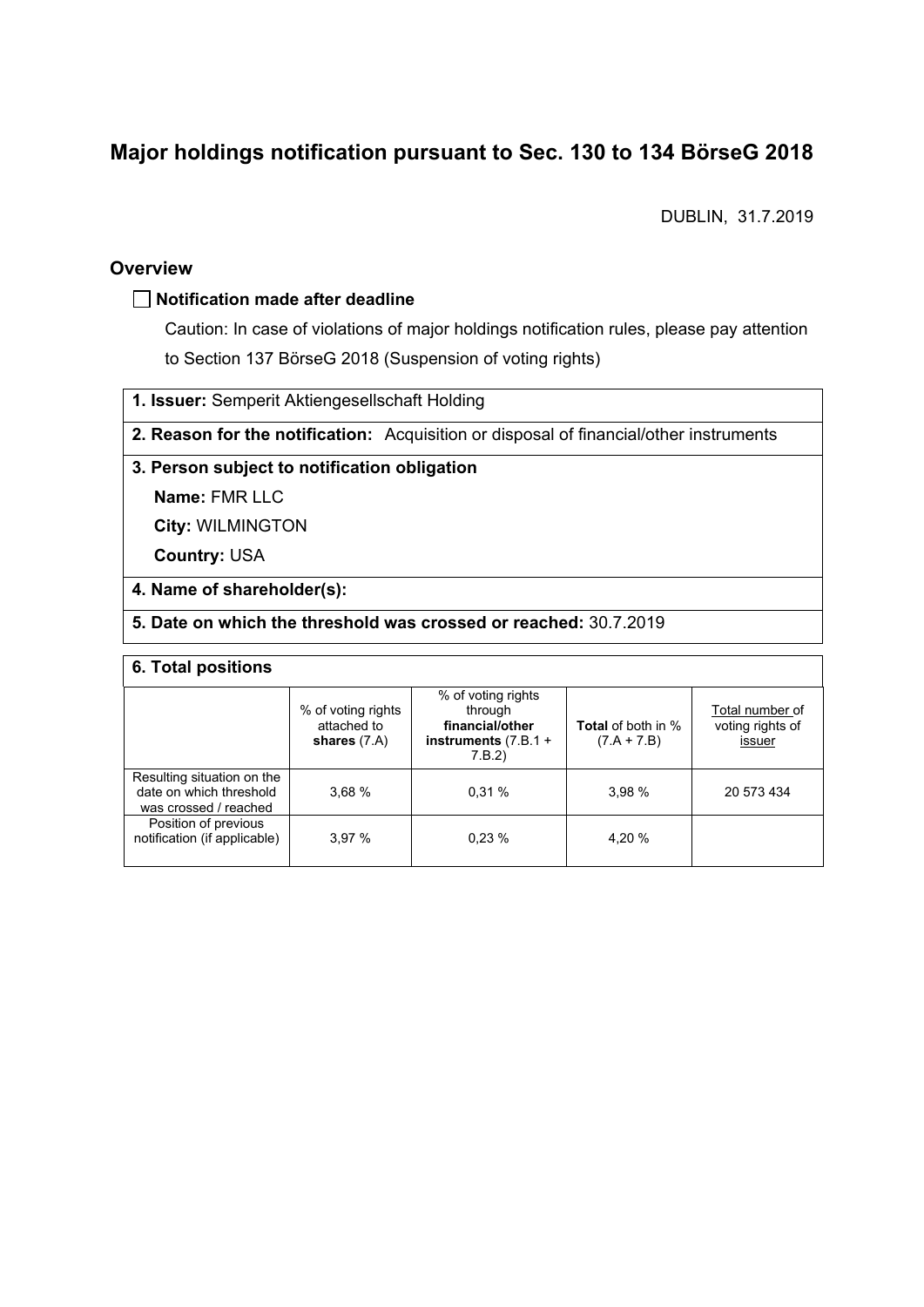## **Details**

## **7. Notified details of the resulting situation:**

| A: Voting rights attached to shares |                                    |                                      |                                           |                                      |  |  |
|-------------------------------------|------------------------------------|--------------------------------------|-------------------------------------------|--------------------------------------|--|--|
| <b>ISIN Code</b>                    |                                    | Number of voting rights              | % of voting rights                        |                                      |  |  |
|                                     | Direct<br>(Sec 130 BörseG<br>2018) | Indirect<br>(Sec 133 BörseG<br>2018) | <b>Direct</b><br>(Sec 130 BörseG<br>2018) | Indirect<br>(Sec 133 BörseG<br>2018) |  |  |
| AT0000785555                        |                                    | 756 704                              |                                           | 3,68 %                               |  |  |
| <b>SUBTOTAL A</b>                   | 756 704                            |                                      | 3.68%                                     |                                      |  |  |

| B 1: Financial / Other Instruments pursuant to Sec. 131 para. 1 No. 1 BörseG 2018 |                        |                        |                                                                                      |                    |  |
|-----------------------------------------------------------------------------------|------------------------|------------------------|--------------------------------------------------------------------------------------|--------------------|--|
| Type of instrument                                                                | <b>Expiration Date</b> | <b>Exercise Period</b> | Number of voting<br>rights that may be<br>acquired if the<br>instrument is exercised | % of voting rights |  |
| <b>STOCK LOAN</b>                                                                 | 1/8/19                 | NO SPECIFIC<br>TERM    | 62 7 73                                                                              | 0.31%              |  |
|                                                                                   |                        | <b>SUBTOTAL B.1</b>    | 62 7 73                                                                              | 0.31%              |  |

| B 2: Financial / Other Instruments pursuant to Sec. 131 para. 1 No. 2 BörseG 2018 |                    |                    |                               |                            |                       |
|-----------------------------------------------------------------------------------|--------------------|--------------------|-------------------------------|----------------------------|-----------------------|
| Type of instrument                                                                | Expiration<br>Date | Exercise<br>Period | Physical /<br>Cash Settlement | Number of<br>voting rights | % of voting<br>rights |
|                                                                                   |                    |                    |                               |                            |                       |
|                                                                                   |                    |                    | <b>SUBTOTAL B.2</b>           |                            |                       |